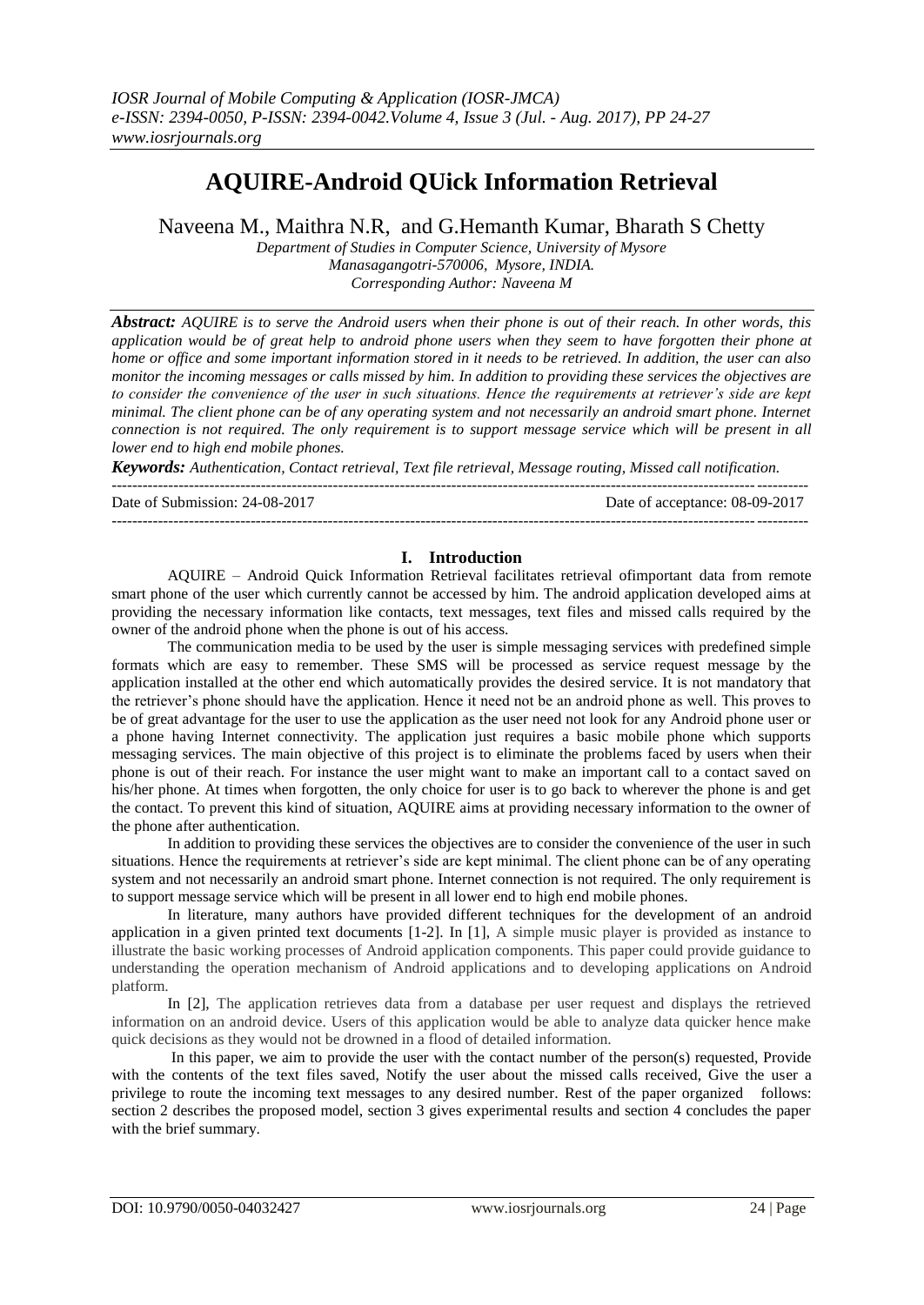# **II. Proposed Model**

To overcome the drawbacks of the existing system, the remedy proposed is to develop an android application AQUIRE through which it is possible to retrieve data from remote Smartphone of the user which currently cannot be accessed physically. Using this application, user can retrieve information such as saved contacts, text files etc. from any other phone.

The communication media to be used by the user is SMS with predefined simple formats which are easy to remember. These SMS will be processed as service request message by the application installed at the other end which automatically provides the desired service. But it is not mandatory that the receiver's phone should have the application. An authentication process is involved before the communication starts to verify that it is the authorized Owner of the phone from which the information has to be retrieved. If the user wants to receive a specific contact, he can send the name with which the contact is saved or a part of it on which the application performs smart search using filters.The draft files or text files saved in the Smartphone can be accessed by providing the name in the message sent. It is desirable to be aware of the calls missed by the user when the cell was out of his reach. Through AQUIRE, it is possible to get the missed calls notifications on request. If the user wants the SMS routings to be done to the phone with which the connection has been established after the authentication process.

The proposed model is simple to use and understand. The architecture is shown in the following block model in  $Fig-1:$ 



**Fig-1:** Proposed model for AQUIRE

### **A. Authentication**

Initially for the user to retrieve from his own cell which is out of his reach, he can use any other phone be it one of his friends' phone or a stranger's. He first sends command AU along with a 5 digit password known only to him stored in the application. This password will be compared with the PIN in the application database and if matched, the retriever's number will be stored in Number\_table of the database till the user logs out. To confirm Authentication it replies "Service logged in" along with a set of commands which helps the user to remember commands to be used for communication. The user is then free to request data from the host mobile.

### **B. Contact Retrieval**

Contact retrieval feature allows the user to choose in what way the search has to be performed and whether multiple contacts are to be retrieved. Single contact retrieval is done in three ways.

CS START <name> tells the application that the search has to be done matching the beginning of the contact names saved and return the first contact matched. CS END <name> tells the application that the search has to be performed matching the end of contact names. CS EQUALS <name> looks for the exact match of the name with the contact. Multiple contacts can be retrieved by giving the command MCS along with the beginning of the string. This will give information of all the contacts matched. If no strings are matched in any of the above cases, the retriever will get a reply "Contact not found".

### **C. Text file retrieval**

In a file system, there may be files stored at various locations which can be possible to retrieve by the application, but will turn out to be time consuming. Also, there may be many files with same name or same file may be redundantly stored in different locations. Instead of searching the whole file systemat a cost of time, all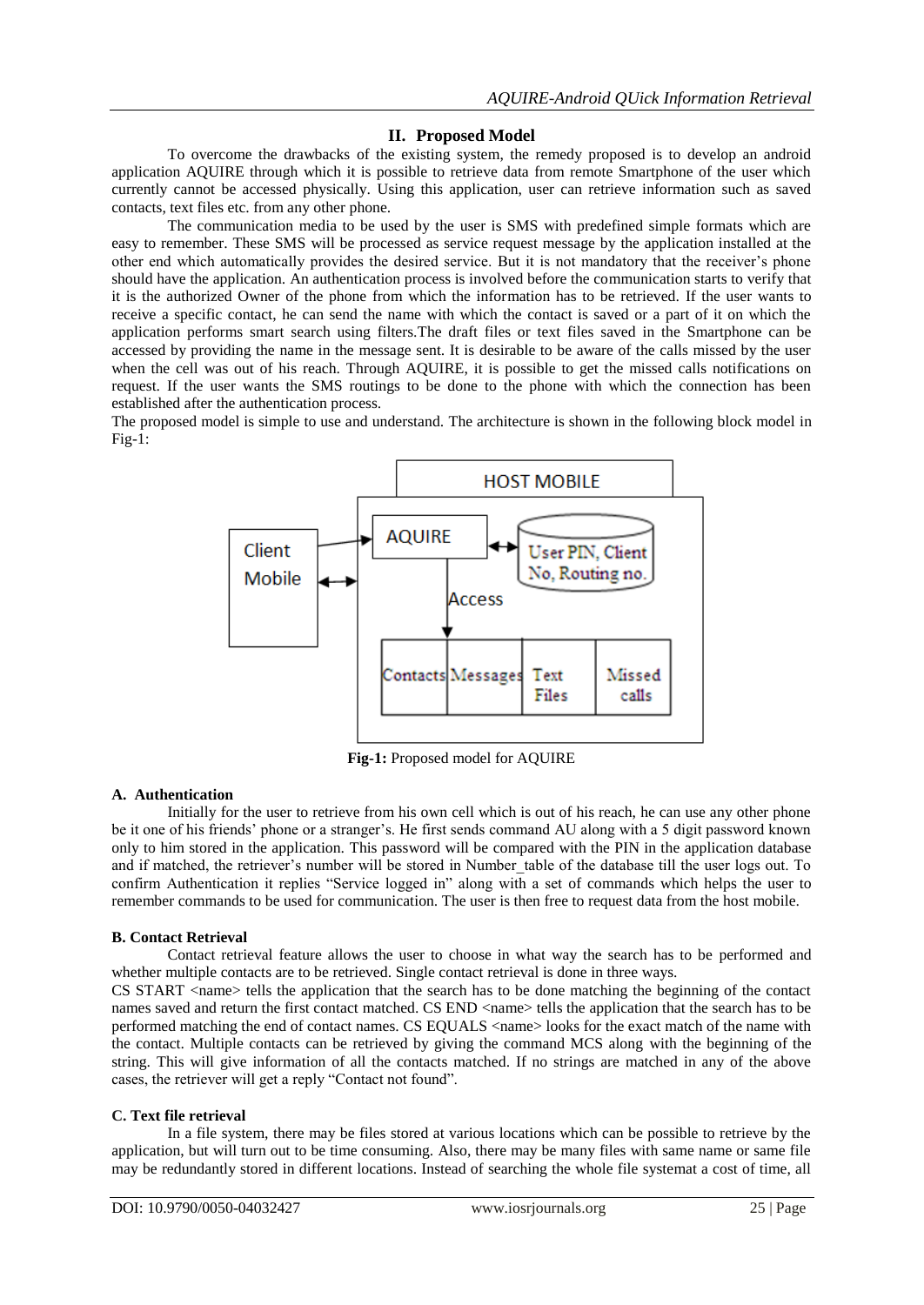the important text files can be stored in the folder AQUIREStore where the application can quickly retrieve files. When a user wants to retrieve file based on its filename, then the command to be given is FS along with filename. If the filename is matched it will produce the file's contents in a message and reply. If not found it will reply "file not found". Suppose the user wants to retrieve the contents of a file whose name he/she does not know but knows some keyword present in the file, then the user can send a message "FCS <Keyword>".if the keyword is matched with the any of the file contents present in AQUIREStore, then it will reply that file's contents to the client mobile.

# **D. Message routing**

Using this feature the user can route the messages coming to his mobile to any desired number. The command to be used is MR followed by the destination number. Destination number means the number to which the messages are to be routed. This number will be stored in Route Number table in the application database. The Broadcast receiver monitoring the inbox constantly will know if any message arrives, and forwards the message to the destination number. In the user interface provided by the application, the user can view the number that is present in the Route Number table and clear it using Clear data button which in turn ends authentication as well.

## **E. Missed call notification**

User can monitor his/her mobile phone for the calls missed when the phone was out of his reach. This can be done by sending a simple command MCA which will read the call log and retrieve the recent 3 missed calls along with caller name, number, date and time. If there are no missed calls, it will reply with an appropriate message.

# **III. Experimental Results**

The experimental results are obtained by sending commands through message routing. our system works fine and the results obtained is shown in the following fig-2. The expected result are obtained and finally the required information for the end user is retrieved on the client mobile from the host mobile. Hence the user gets benifited of information retrieval. The accurate results are obtained for the client. AQUIRE makes the information retrieval very easy and effective.



# **IV. Conclusion**

As the usage of mobile phones is increasing on a large scale day by day, same are the chances of forgetting them. There is always a need for information retrieval since much of important information will be stored in mobile phones for quick reference. AQUIRE gives a quick reference to the user's phone even when it is out of his reach.

This project is a real time application and is built considering the real world scenarios and with limited scope. This mobile application can thus overcome the problems faced by numerous android phone users when their phone is forgotten.